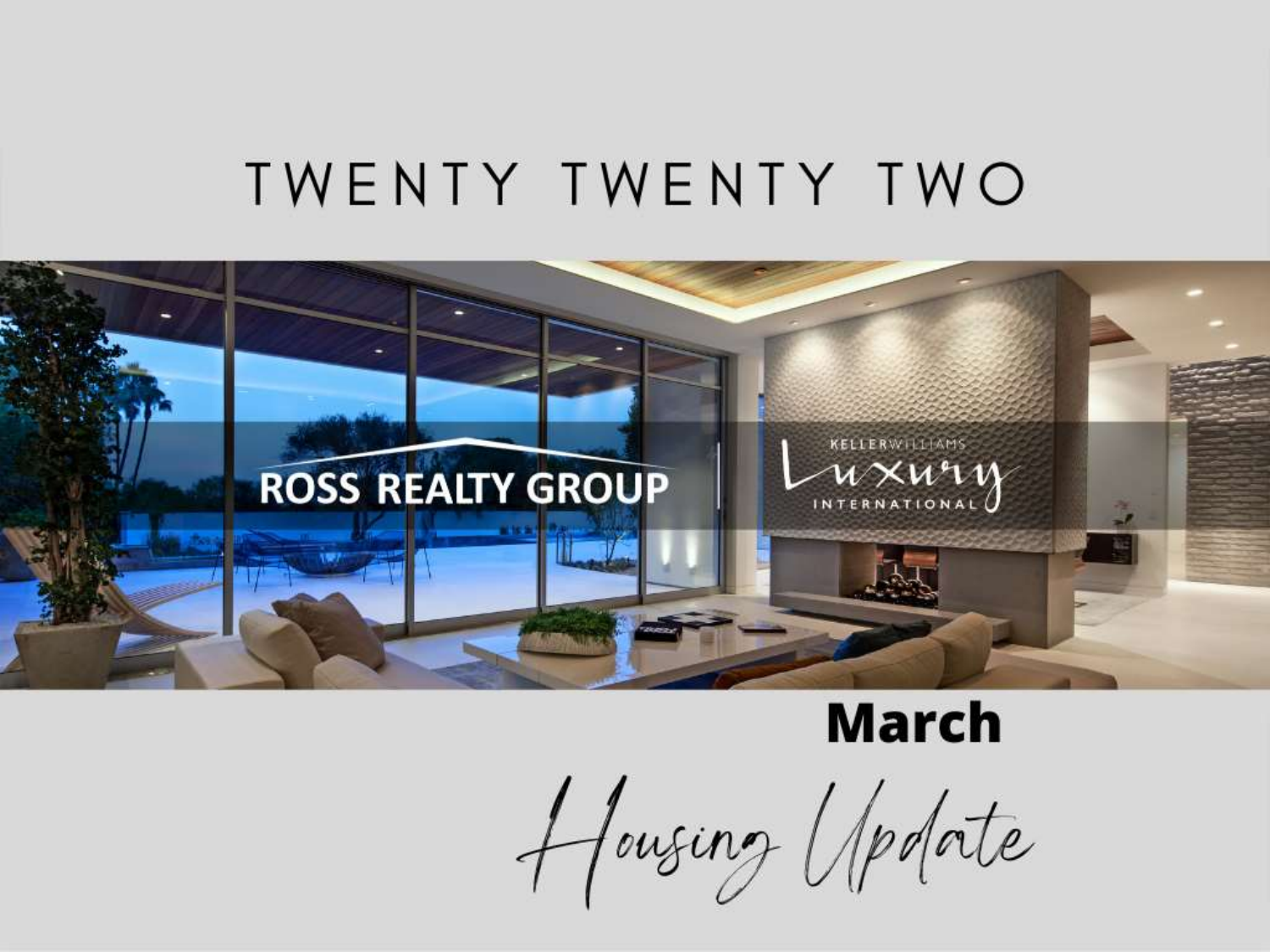

# **Home Prices**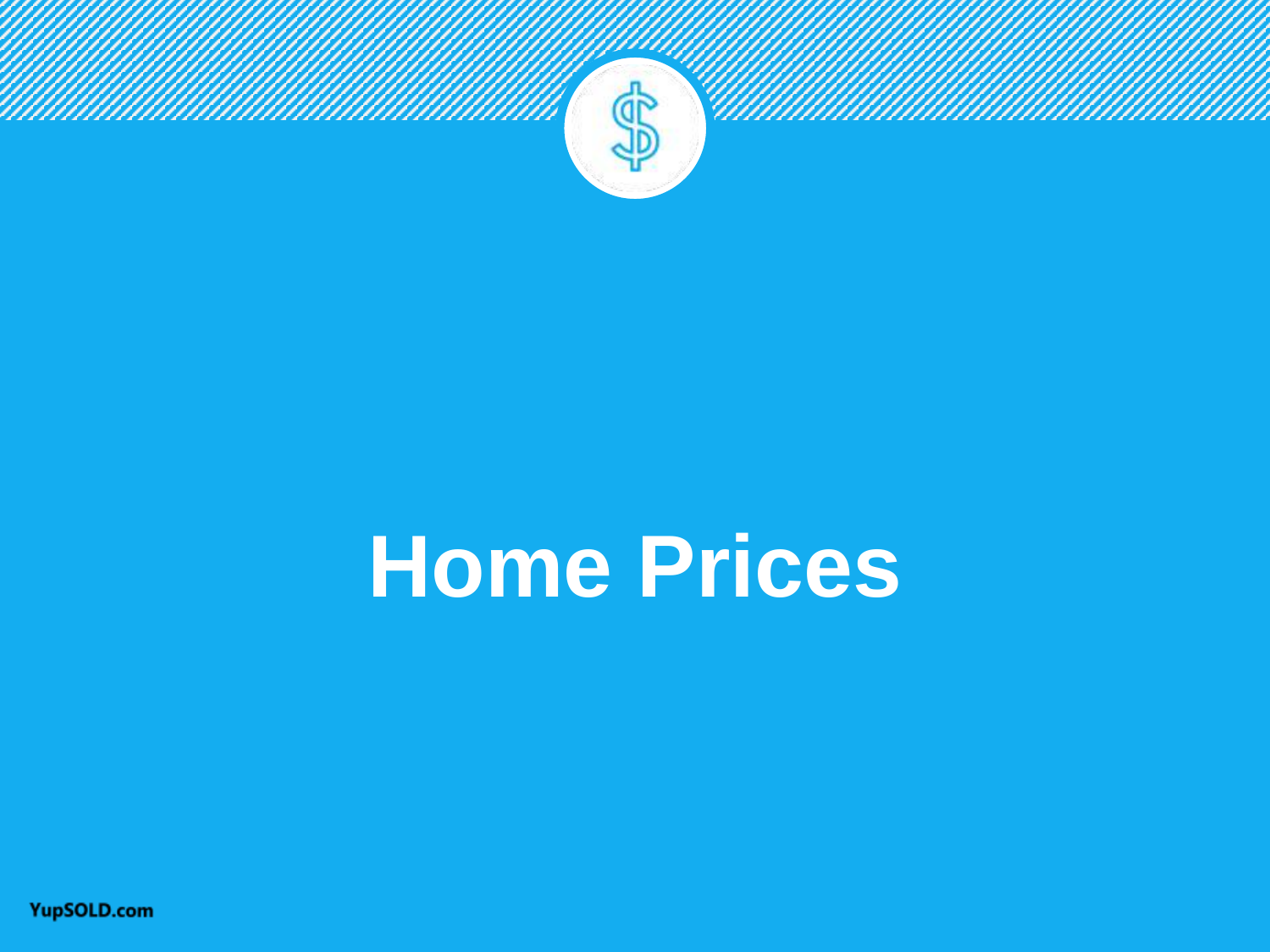## **Price Appreciation Is Accelerating**

% Year-Over-Year Price Increases by Month

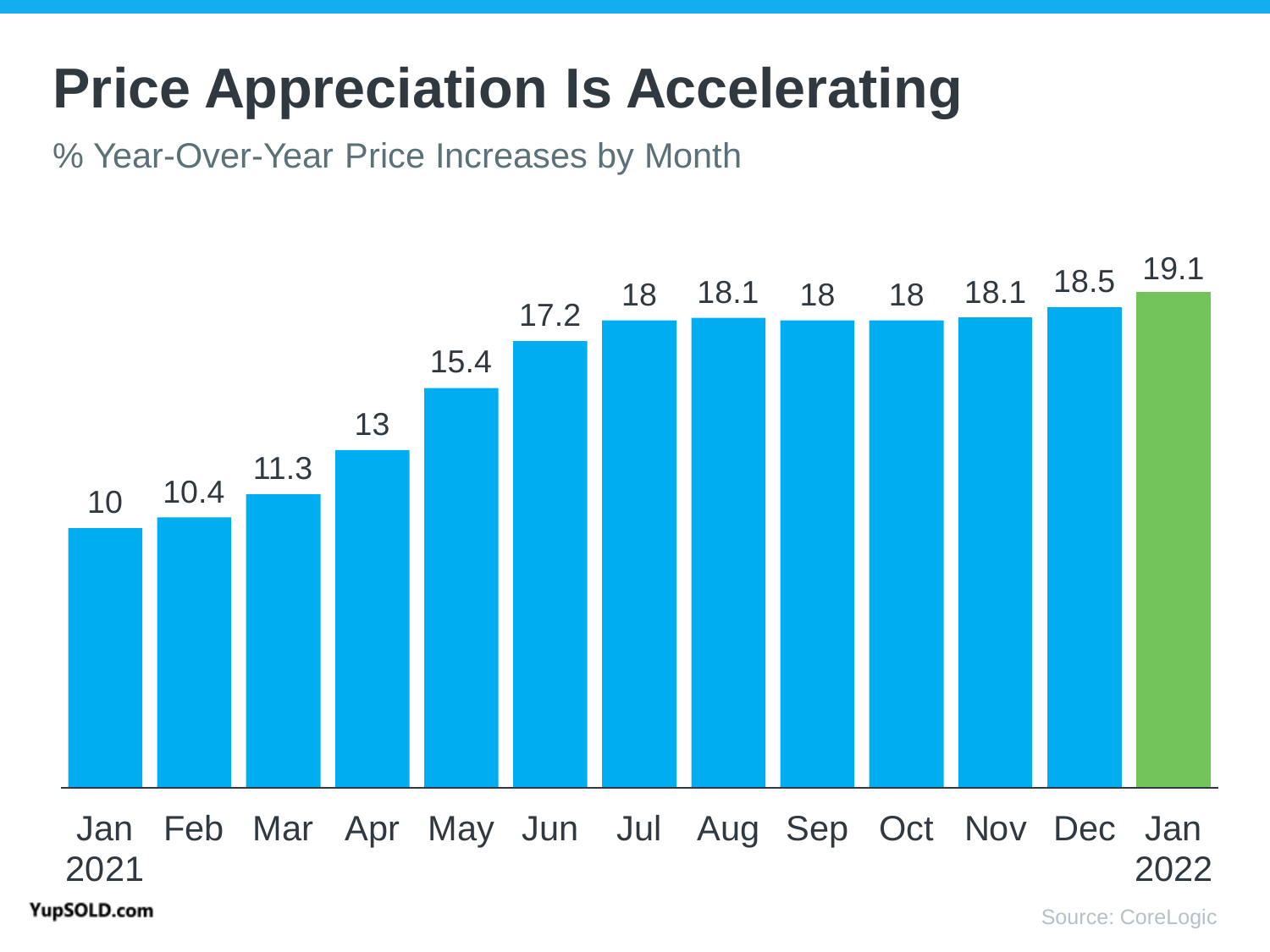### **Change in Prices Last Year**

2021 Q4

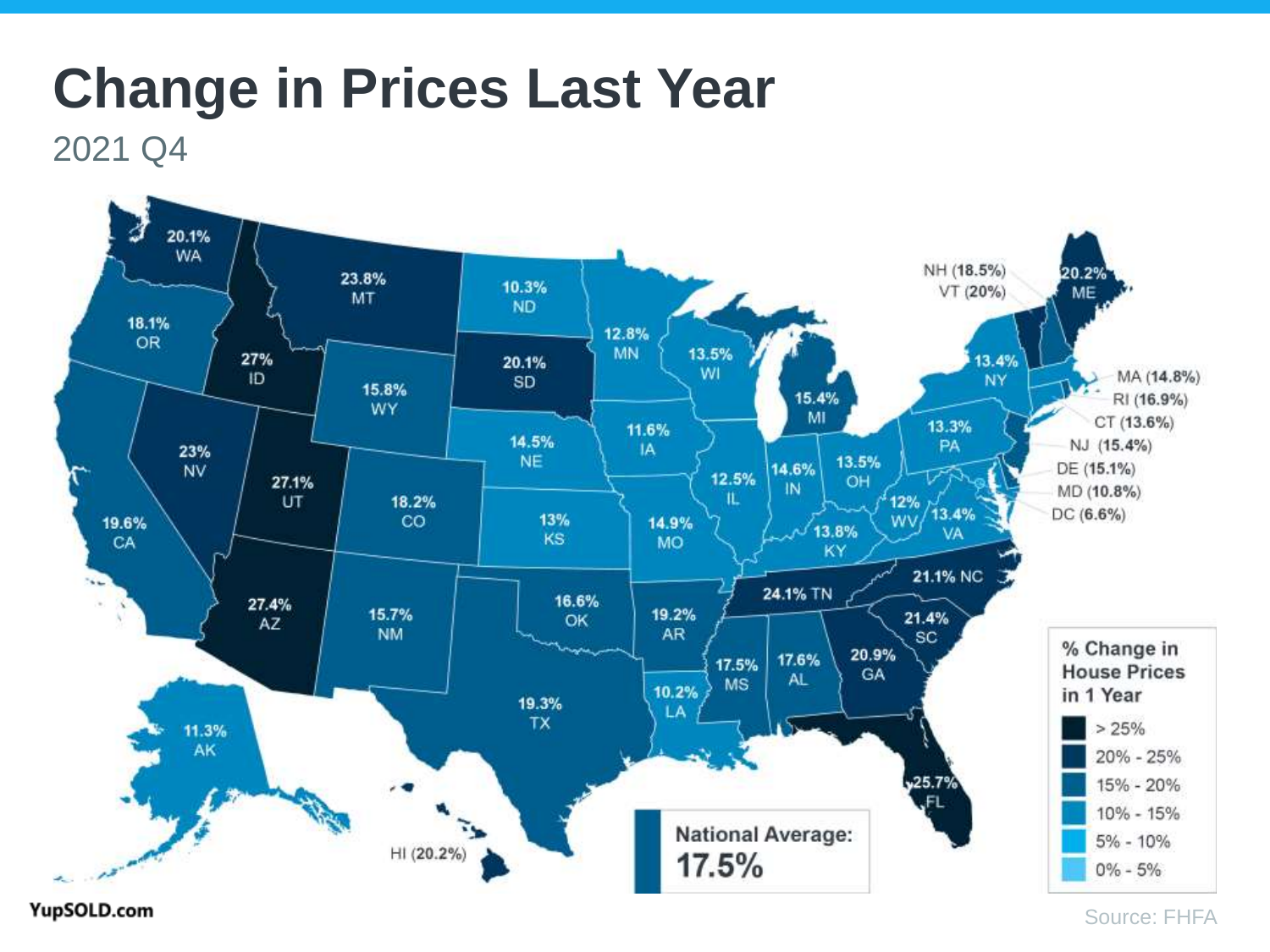# **Change in Prices over the Last 5 Years**

2021 Q4



YupSOLD.com

Source: FHFA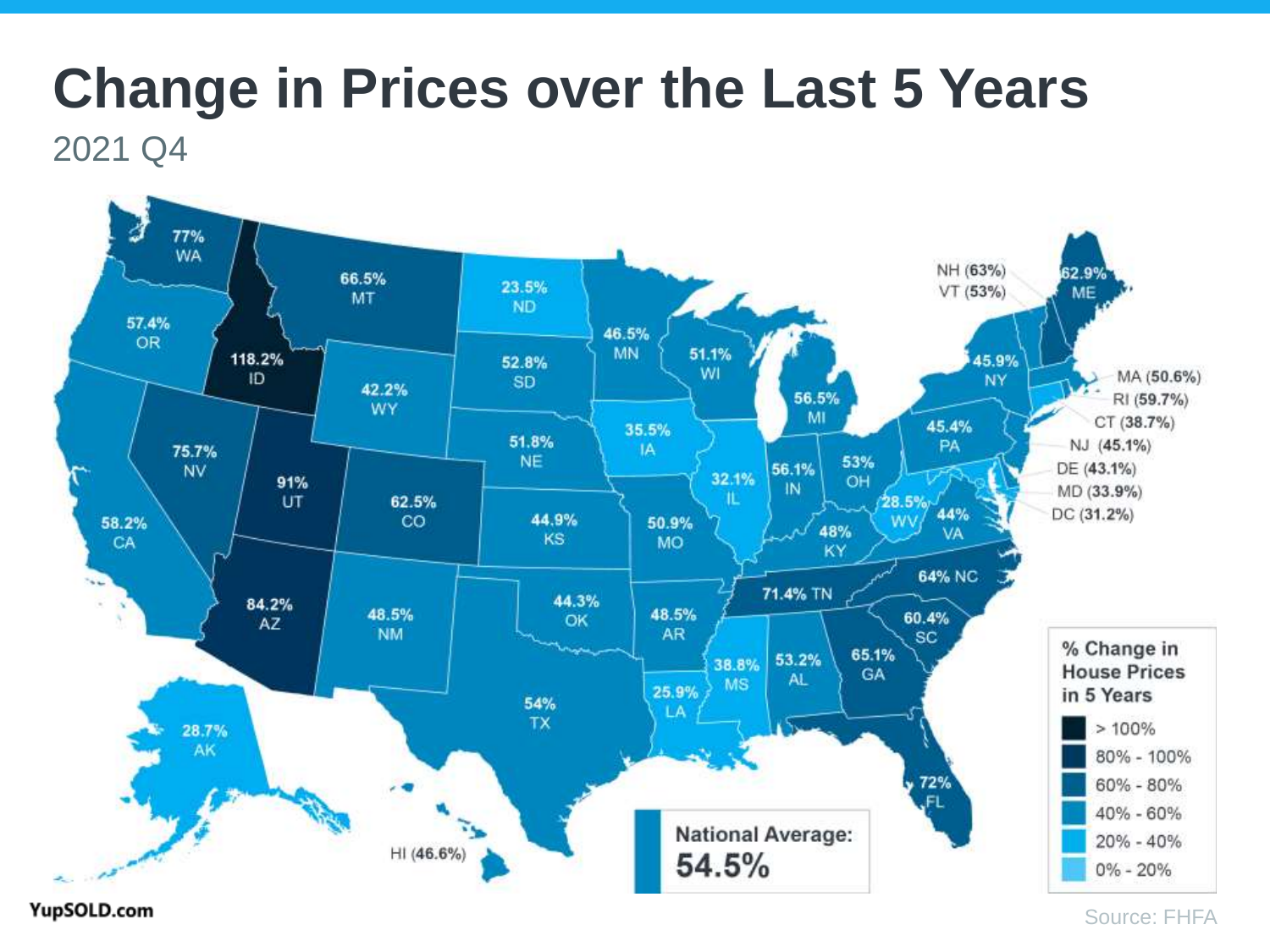### **Change in Prices Since 1991**

2021 Q4



YupSOLD.com

Source: FHFA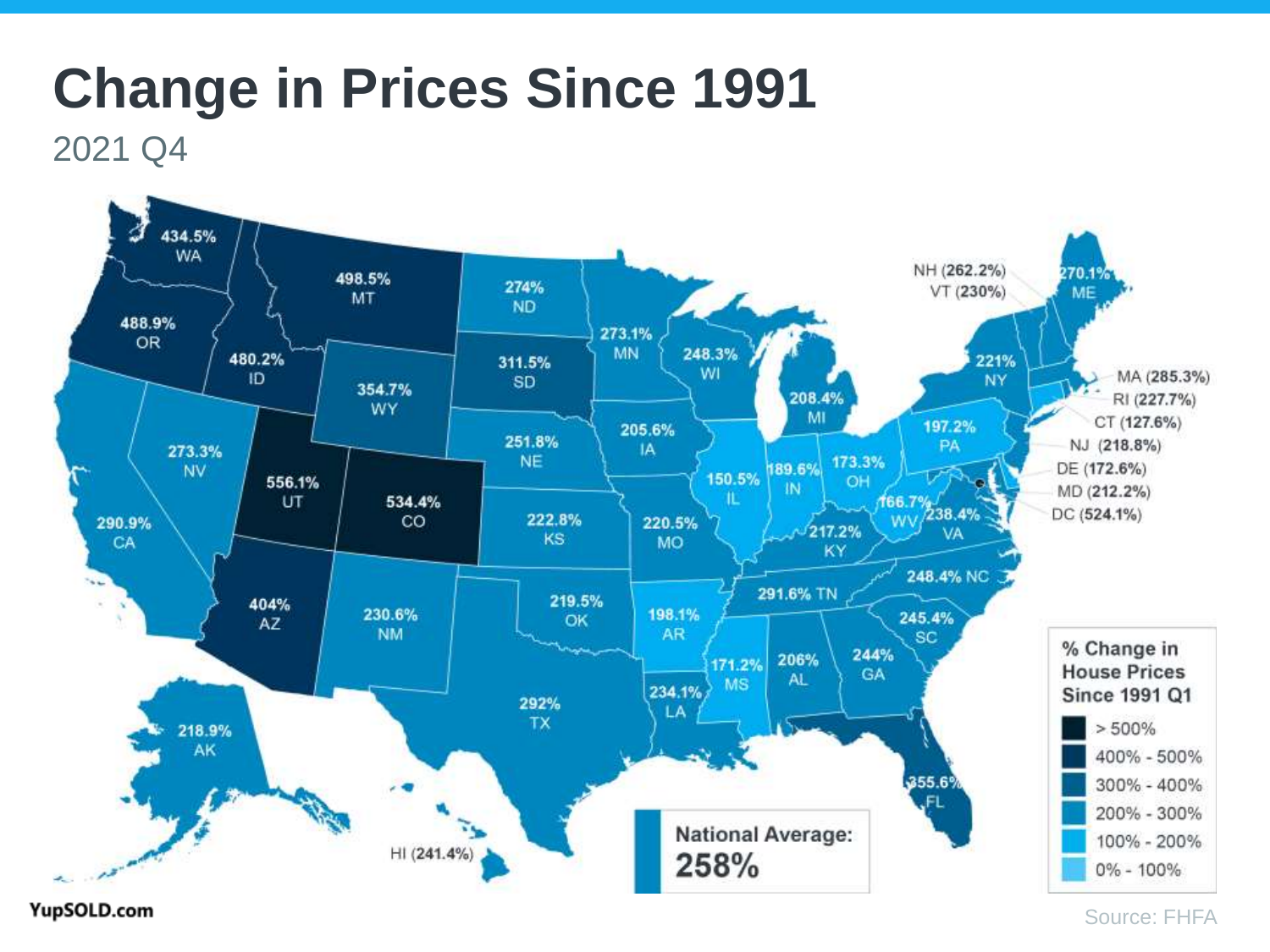### **Home Price Forecasts for 2022**

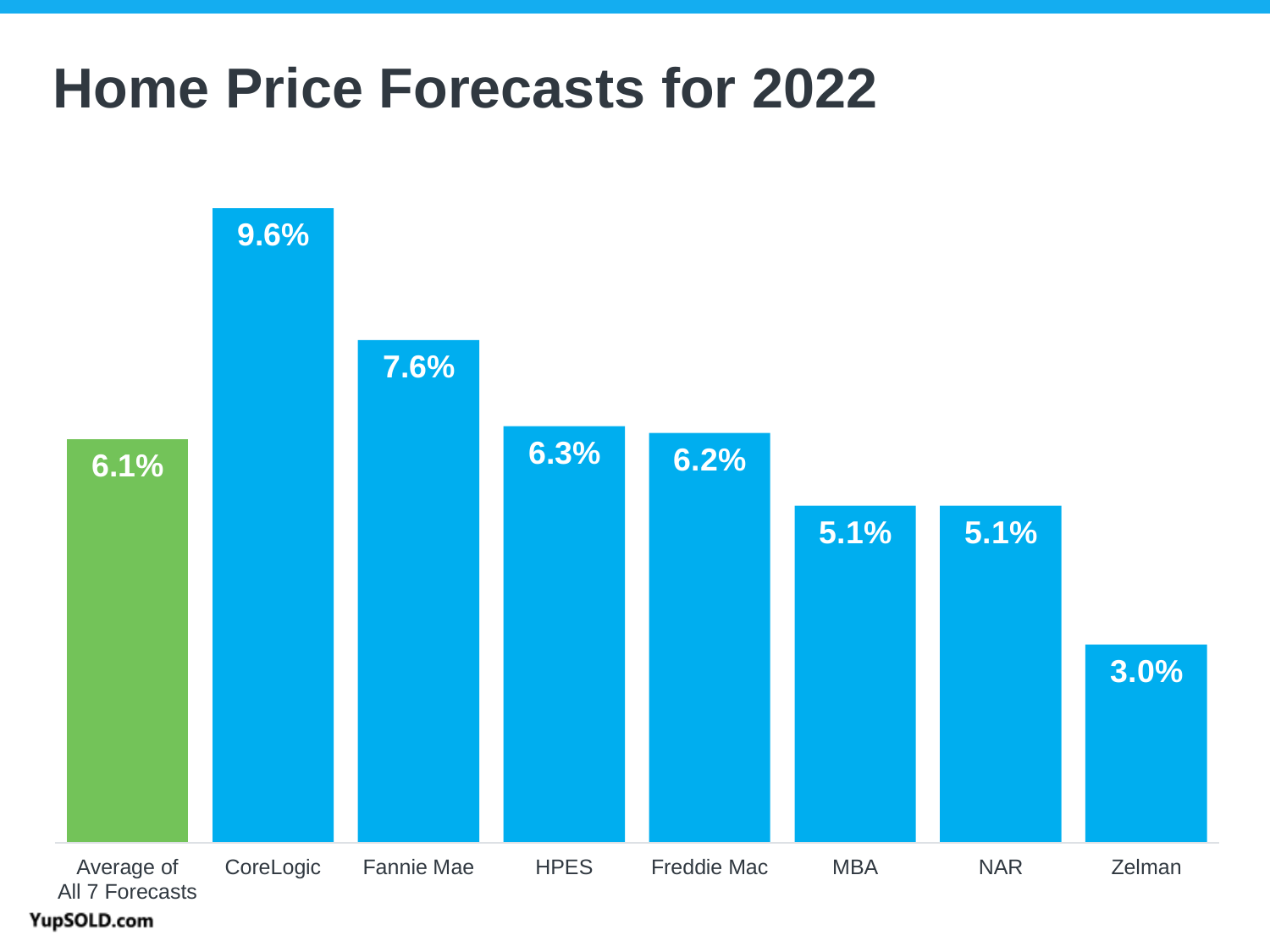

# **Supply & Demand**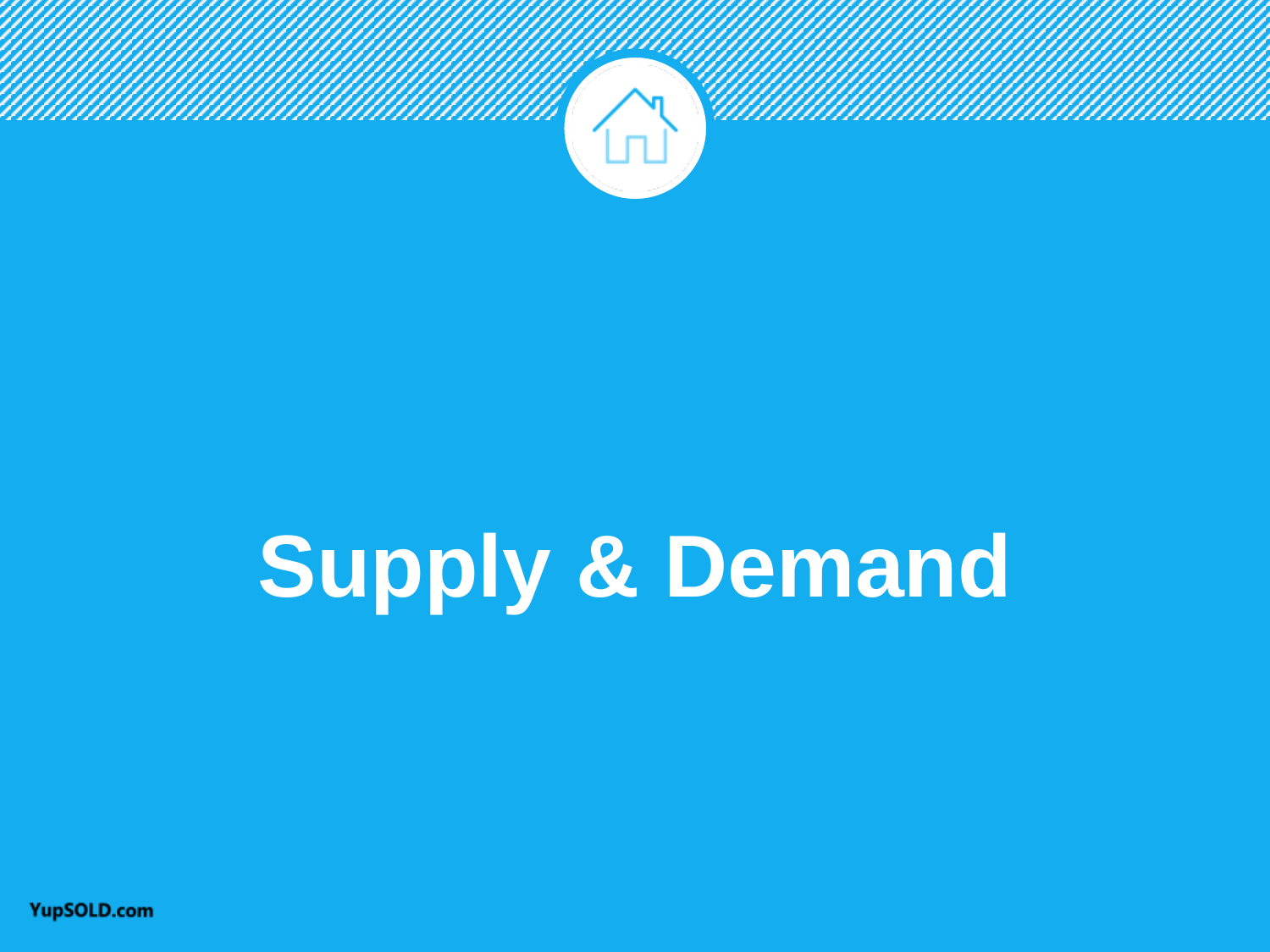### **Impact of Inventory on Home Prices**

## Sellers' **Market**

Home prices will appreciate

# **Neutral Market**

Home prices will only appreciate with inflation

<6 months | 6-7 months | > 7 months

# Buyers' **Market**

Home prices will depreciate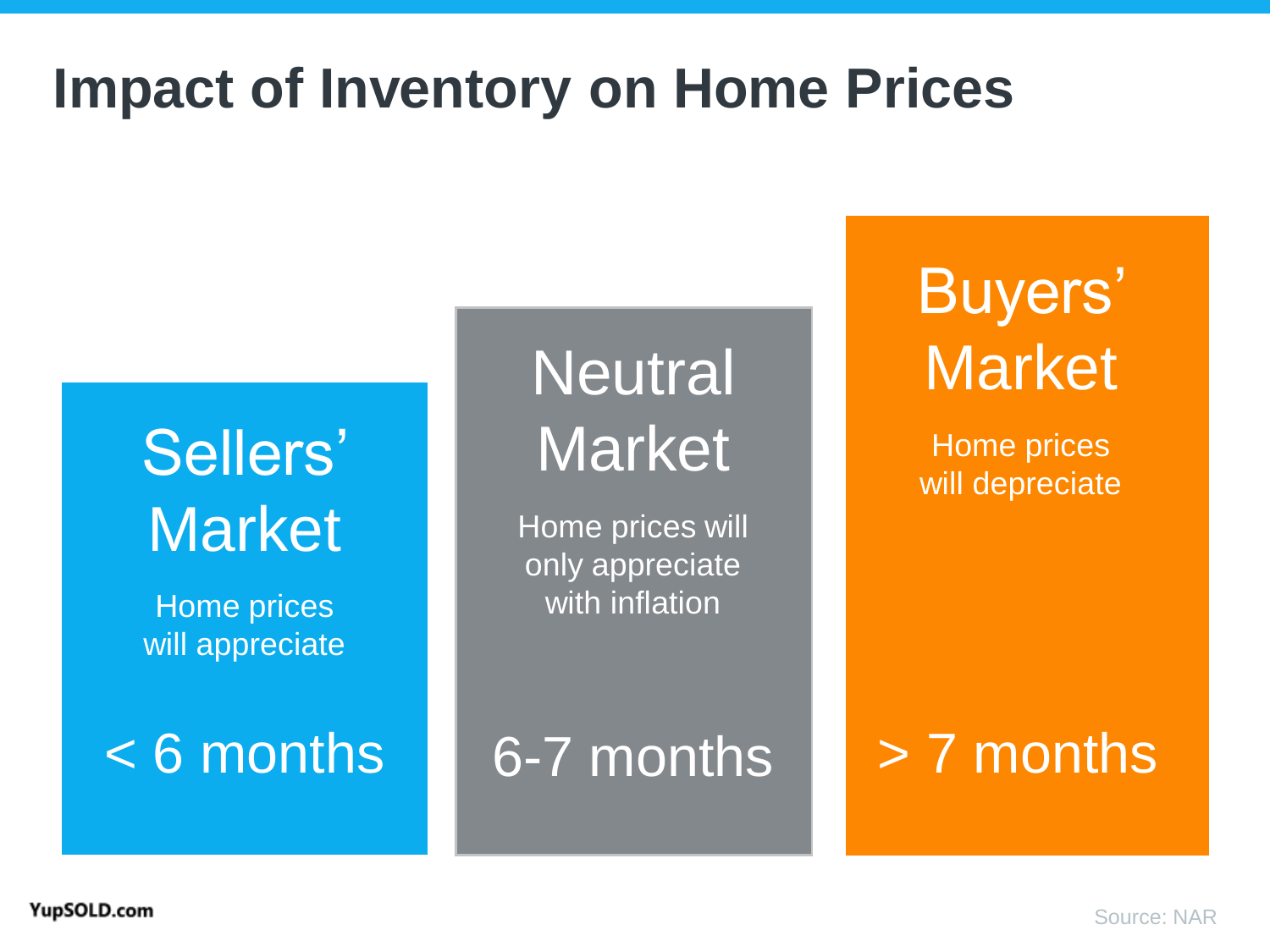## **New Listings Falling Dramatically**

New Monthly Listing Counts (in thousands)

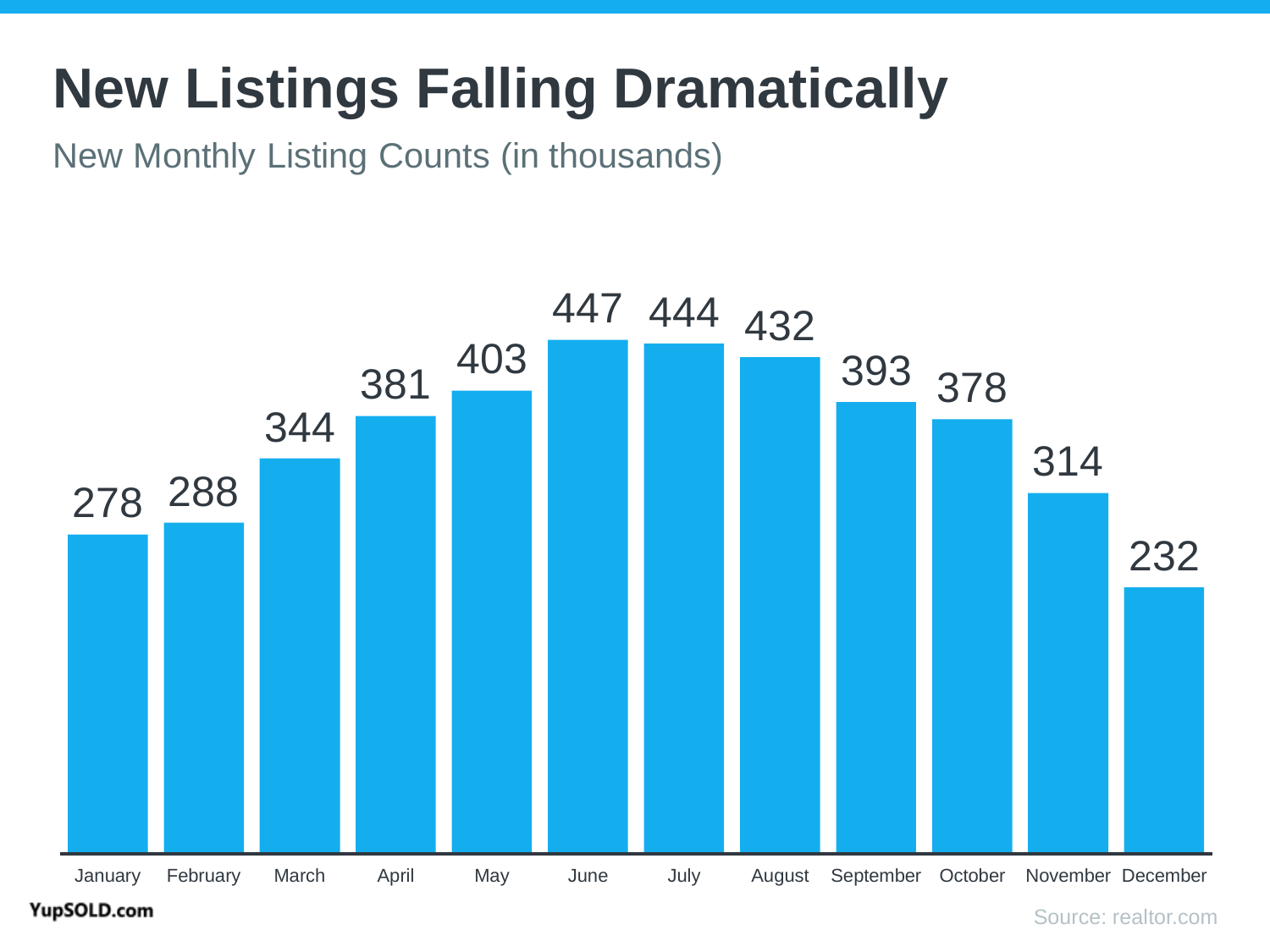## **Active Listings Drop Again**

Active Monthly Listing Counts (in thousands)



#### YupSOLD.com

Source: realtor.com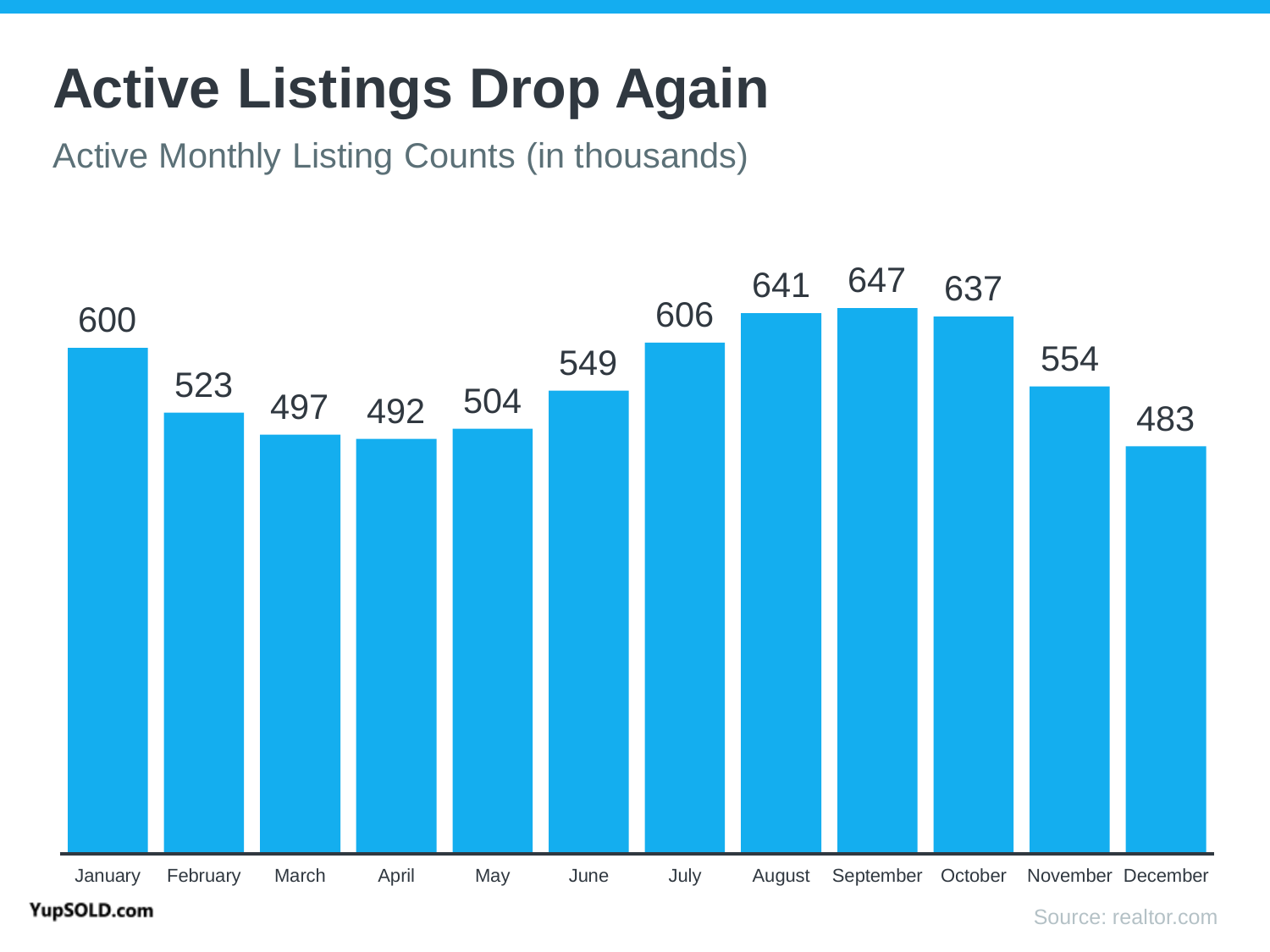## **Worries of a Housing Bubble Still Persist**

% Who say they believe there's a housing price bubble where they live





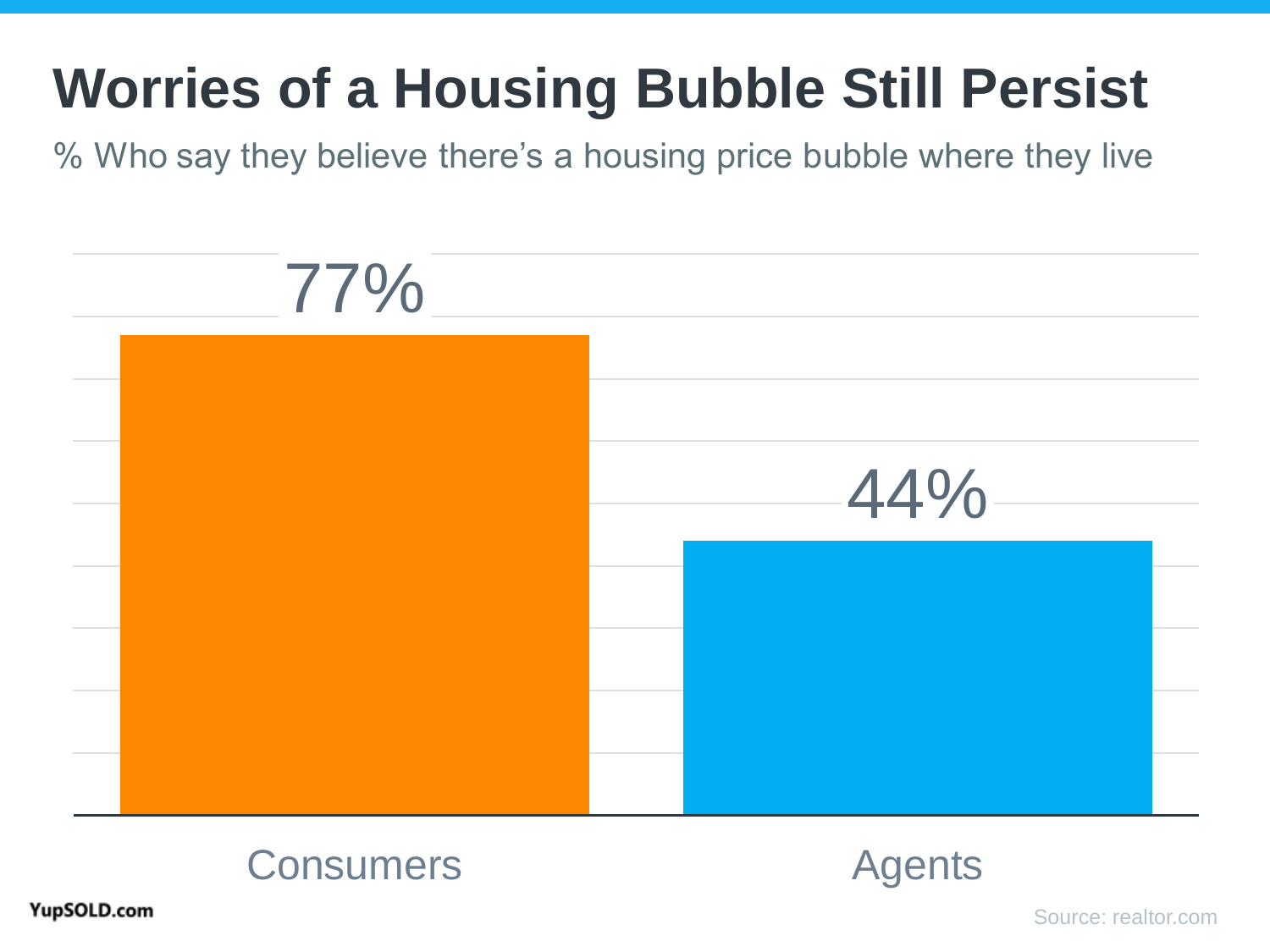## **Inventory of Homes Nothing Like Last Time**

Months Supply of Existing Homes for Sale in December of Each Year



YupSOLD.com

Source: NAR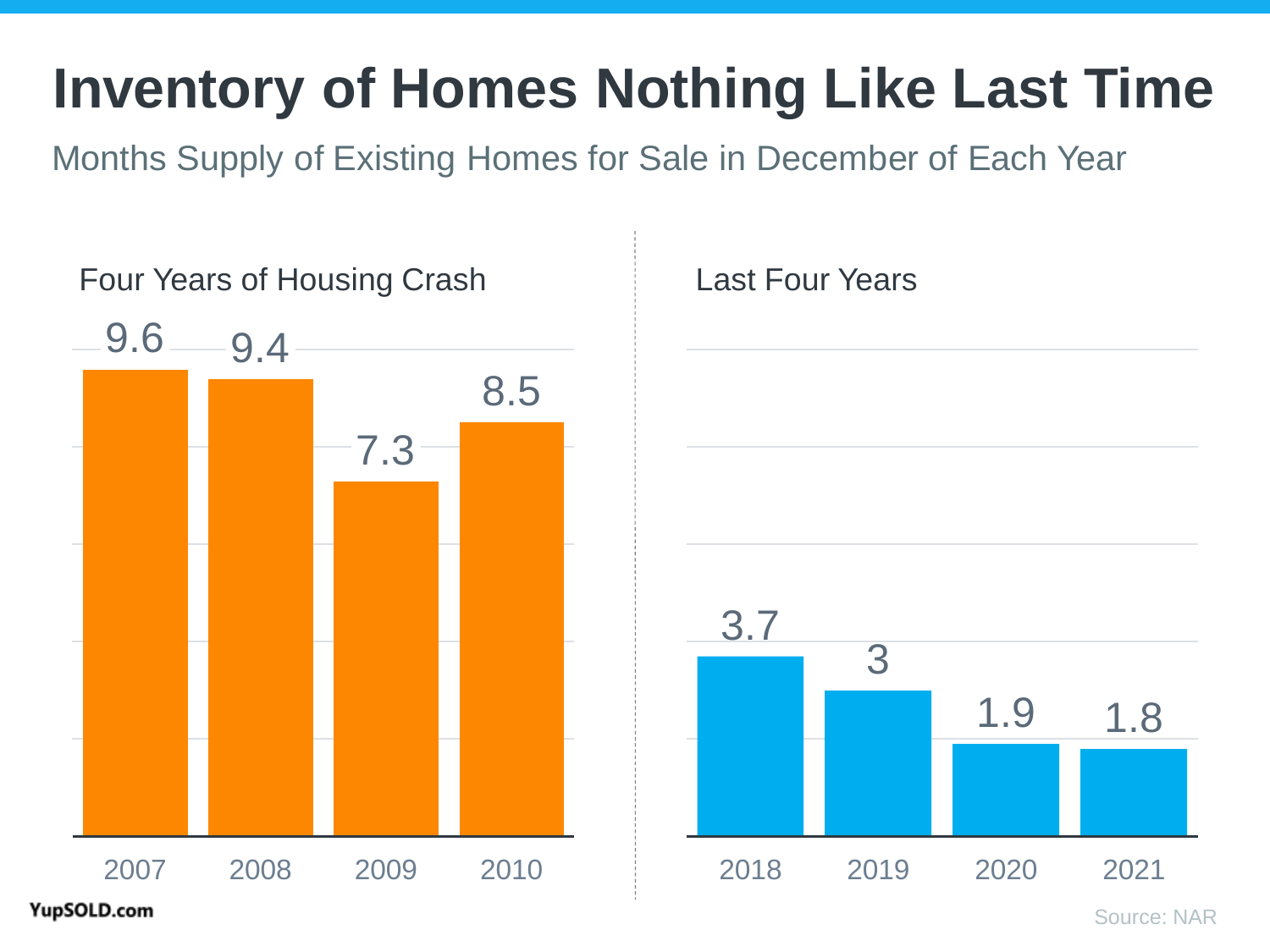### **Existing Home Sales Hit 15-Year Record**

### Number of Existing Home Sales 2019–2021

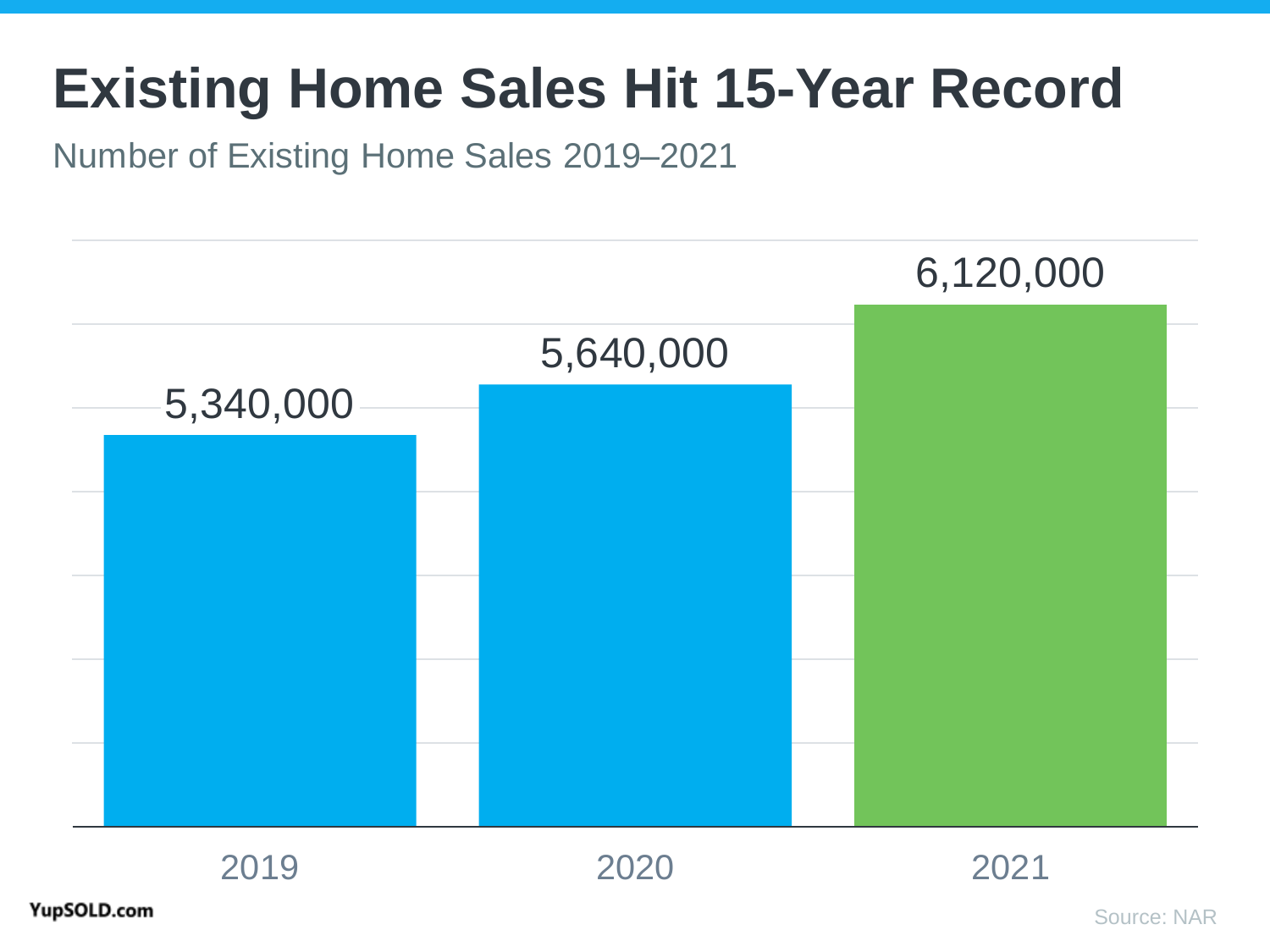## **This Is Nothing Like the Last Time**

Volume of Loans in Billions with a Credit Score < 620

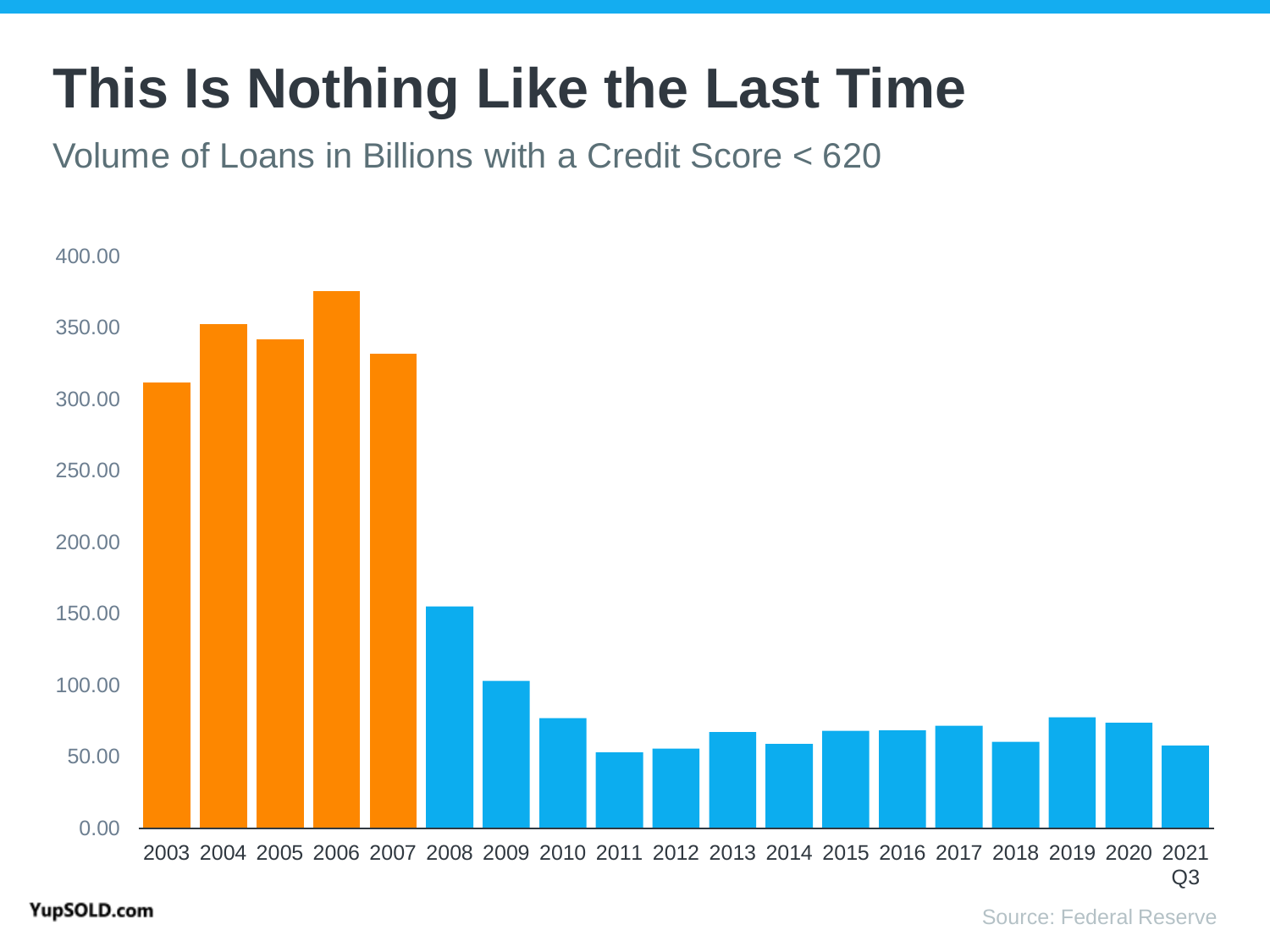

# **Net Worth**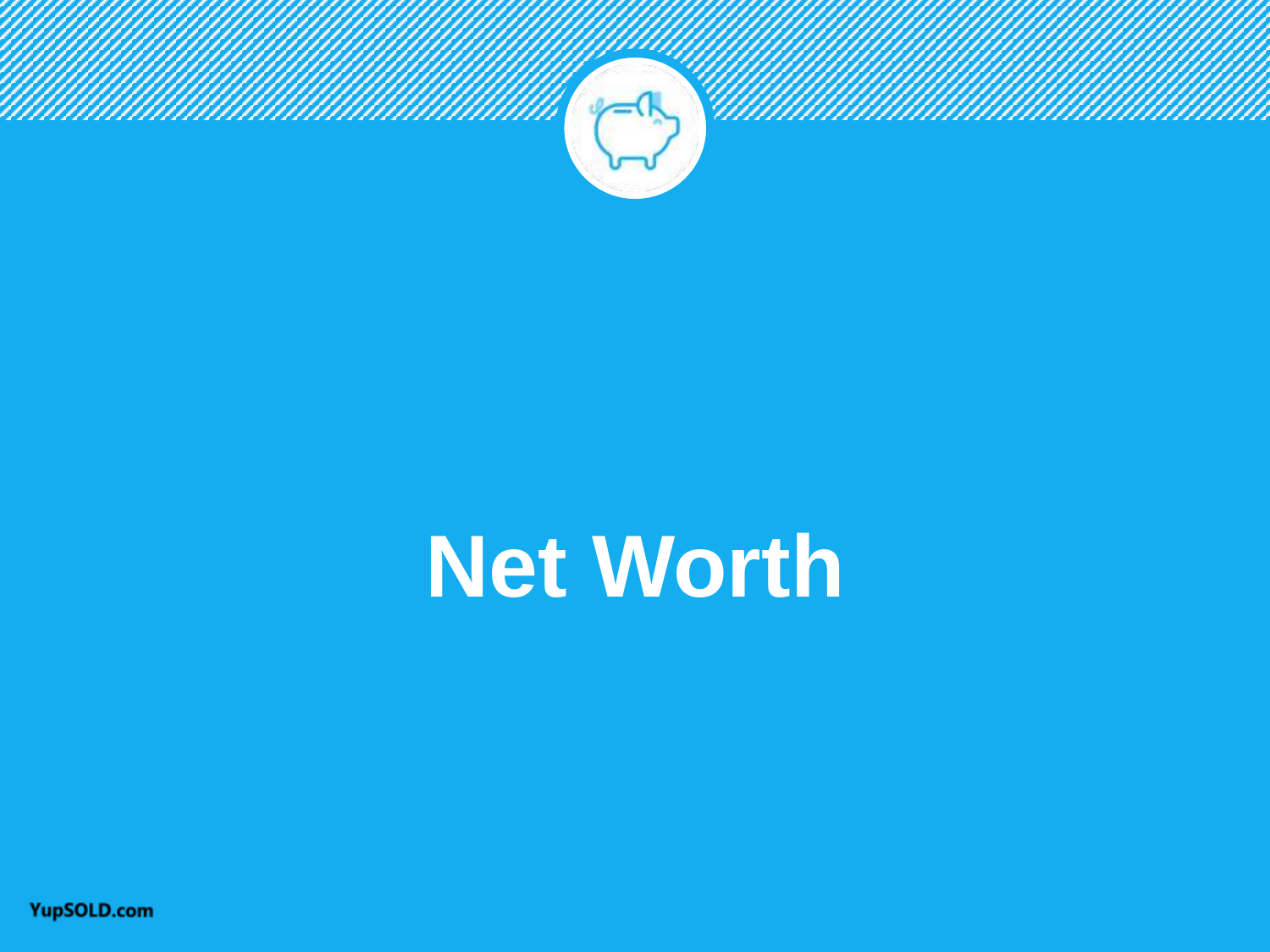

# **With inventory at an all-time low, buyers are still having a difficult time finding a home.**

### **- Lawrence Yun,** Chief Economist, NAR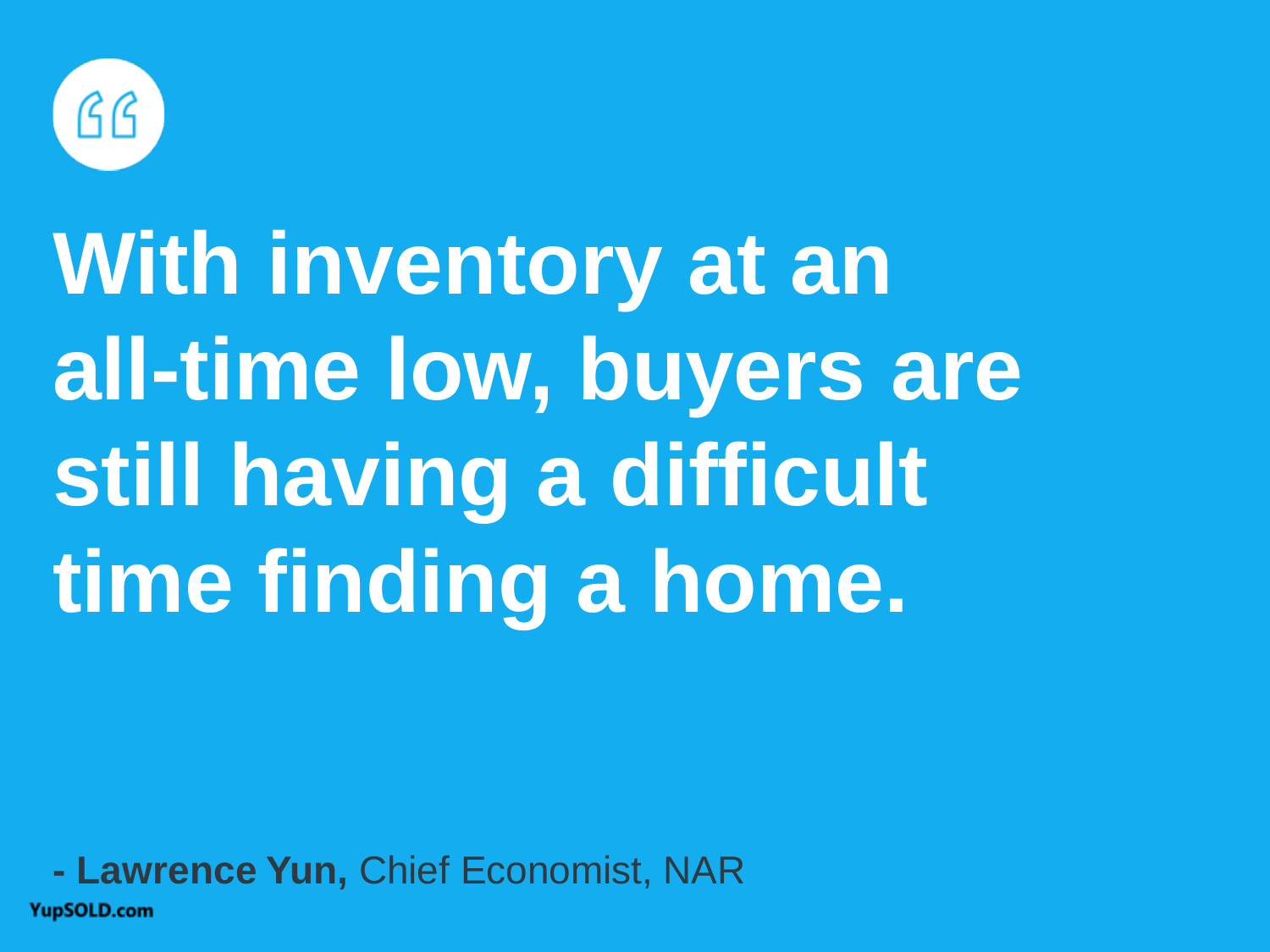### **Net Worth of a Homeowner vs. a Renter in 2021**

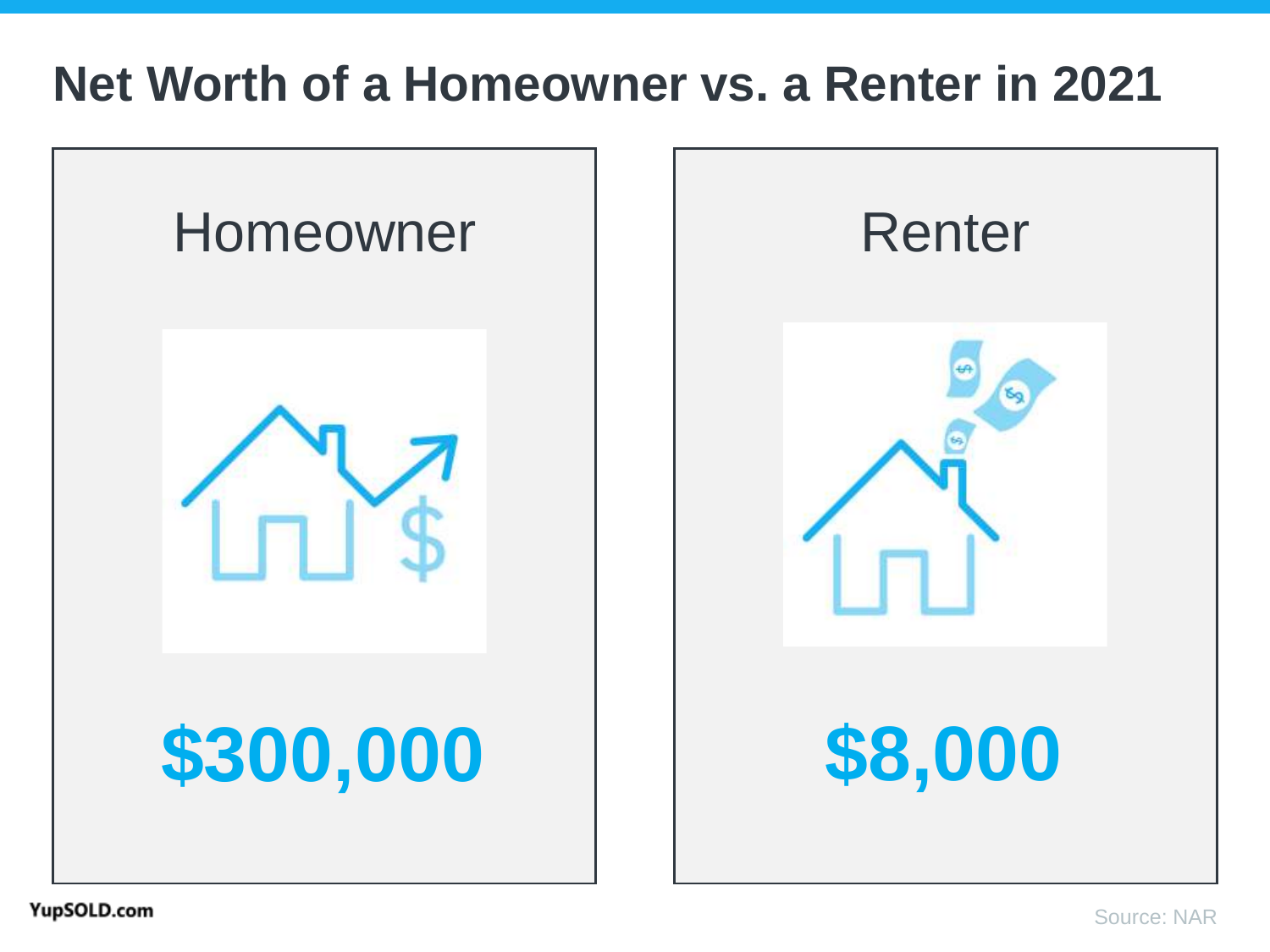### The net worth of a typical homeowner is about



the net worth of a renter

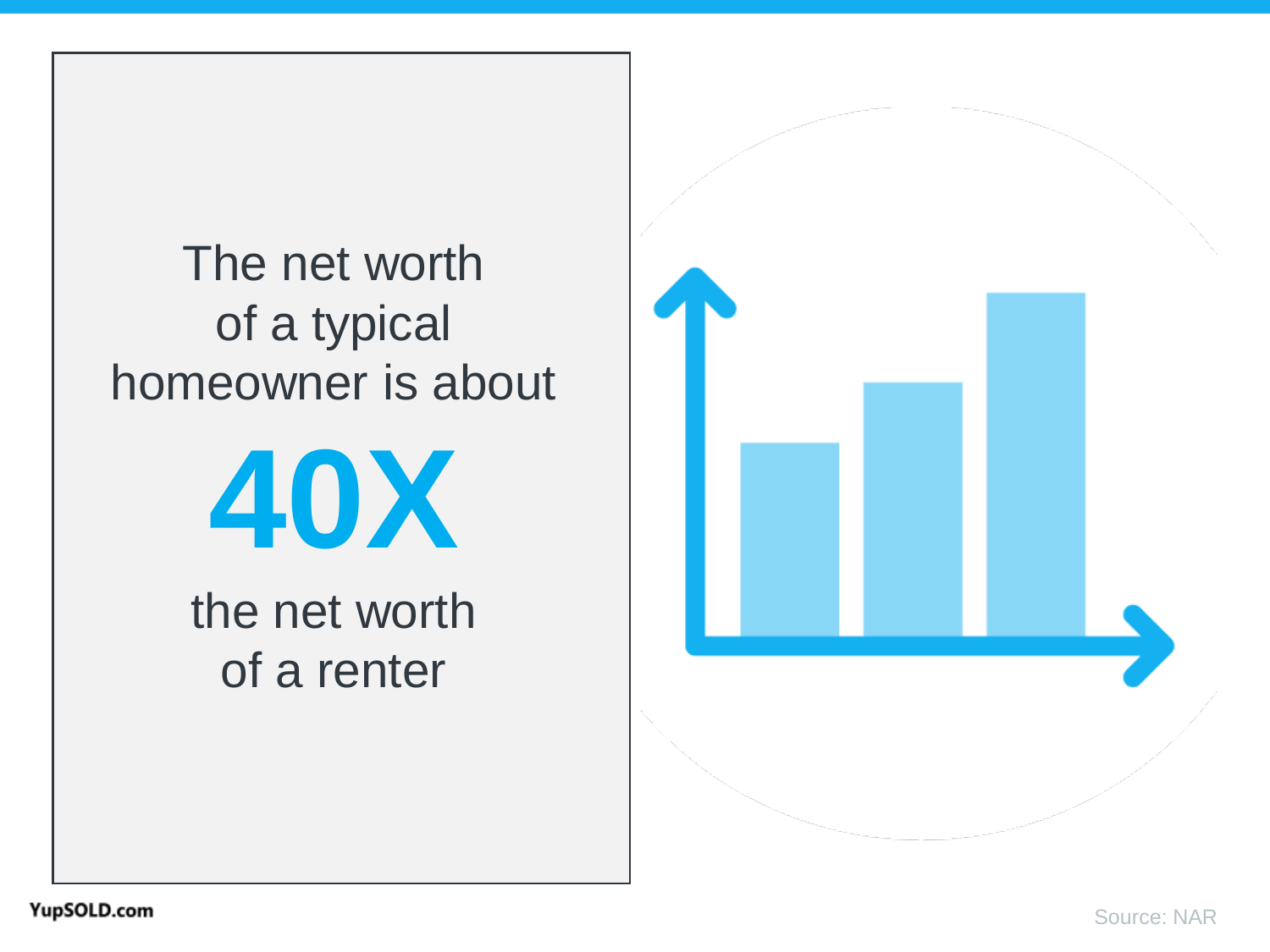

While the booming housing market contributed significantly to the recovery of the U.S. economy, research has consistently shown that homeownership is also associated with multiple economic and social benefits to individual homeowners. **Homeownership has always been an important way to build wealth.**

**- National Association of Realtors**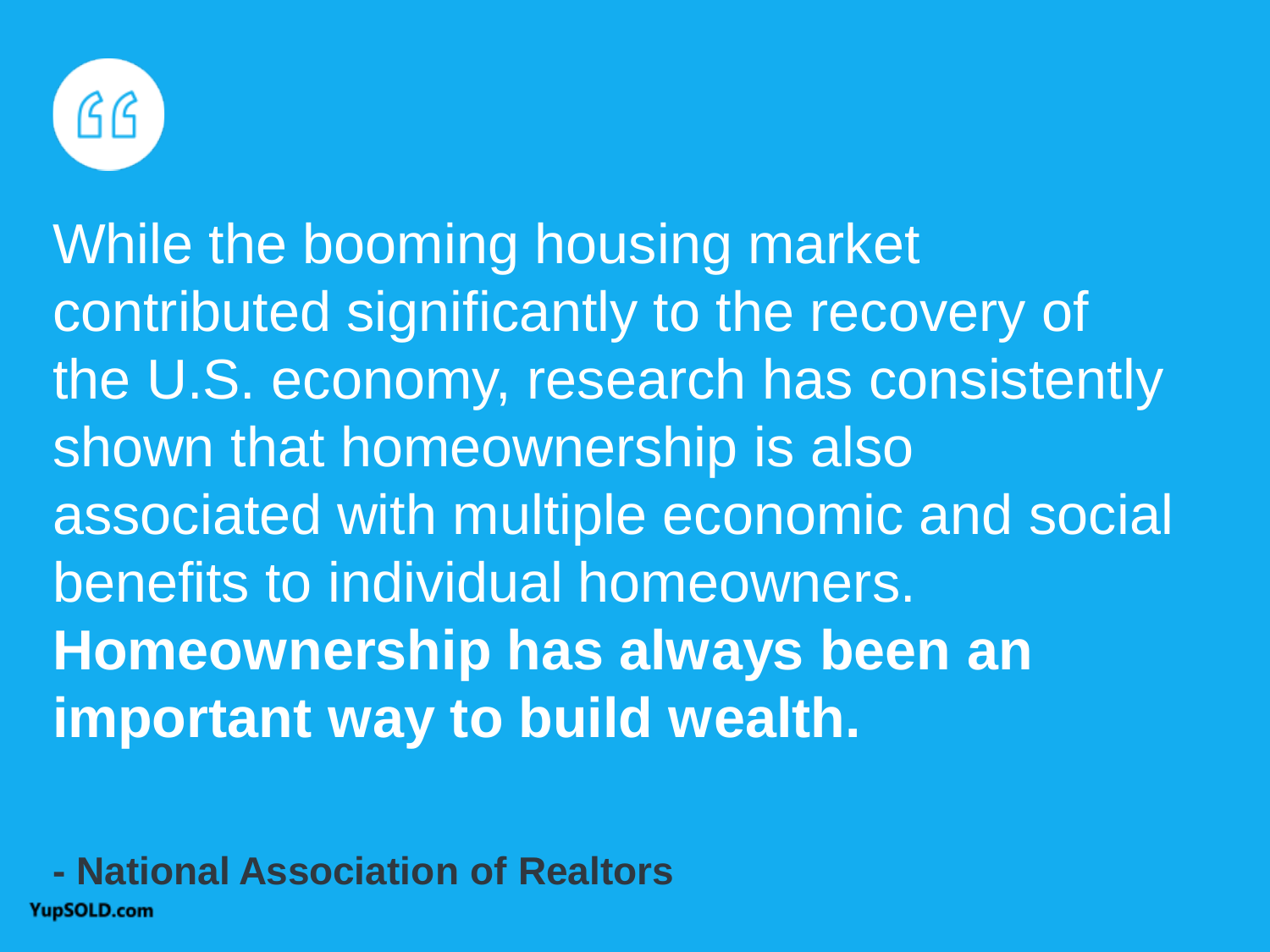# Now Available: Spring Buyer & Seller Guides

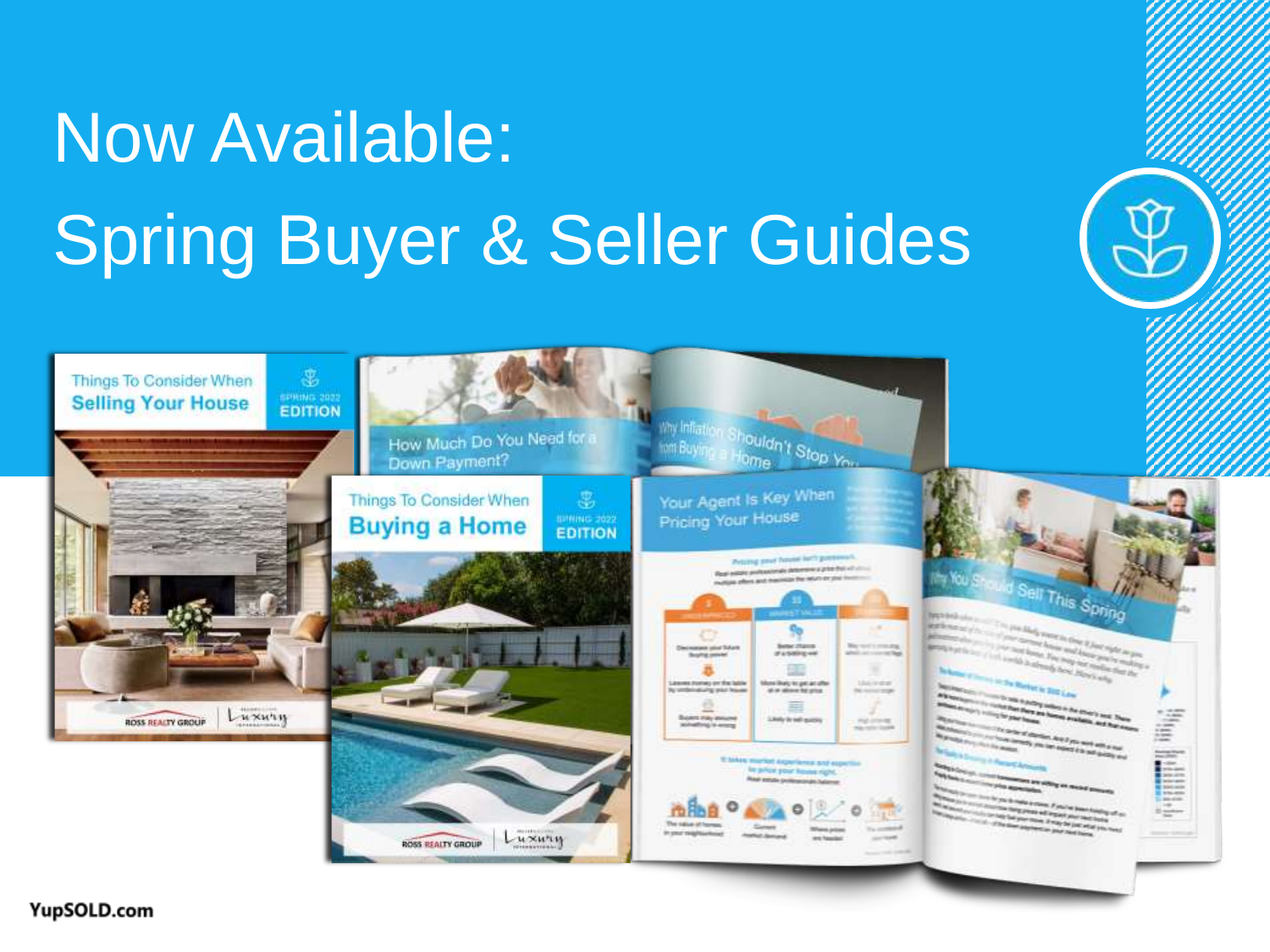### **Resources**

| Slide(s)  | <b>Description</b>           | Link(s)                                                                                                                                                                                                                                                                                                                                                                                                                                                                                                                                                                 |
|-----------|------------------------------|-------------------------------------------------------------------------------------------------------------------------------------------------------------------------------------------------------------------------------------------------------------------------------------------------------------------------------------------------------------------------------------------------------------------------------------------------------------------------------------------------------------------------------------------------------------------------|
| 3         | <b>Price Appreciation</b>    | https://www.corelogic.com/intelligence/u-s-home-price-<br>insights/                                                                                                                                                                                                                                                                                                                                                                                                                                                                                                     |
| $4 - 6$   | <b>Change in Price Maps</b>  | https://www.fhfa.gov/AboutUs/Reports/ReportDocuments/H<br>PI 2021Q4.pdf                                                                                                                                                                                                                                                                                                                                                                                                                                                                                                 |
|           | <b>Home Price Forecasts</b>  | https://www.mba.org/news-research-and-<br>resources/research-and-economics/forecasts-and-<br>commentary<br>https://cdn.nar.realtor/sites/default/files/documents/forecast-<br>Q1-2022-us-economic-outlook-01-27-2022.pdf<br>https://www.fanniemae.com/research-and-insights/forecast<br>http://www.freddiemac.com/research/forecast/20220121_qu<br>arterly_economic_forecast.page<br>https://pulsenomics.com/surveys/#home-price-expectations<br>https://www.corelogic.com/intelligence/find-<br>stories/corelogic-hpi-posted-record-year-over-year-growth-<br>in-2021/ |
| $10 - 11$ | Listings                     | https://www.realtor.com/research/data/                                                                                                                                                                                                                                                                                                                                                                                                                                                                                                                                  |
| 12        | <b>Housing Bubble Survey</b> | https://magazine.realtor/daily-news/2022/02/03/77-of-<br>consumers-believe-we-re-in-a-housing-bubble                                                                                                                                                                                                                                                                                                                                                                                                                                                                    |